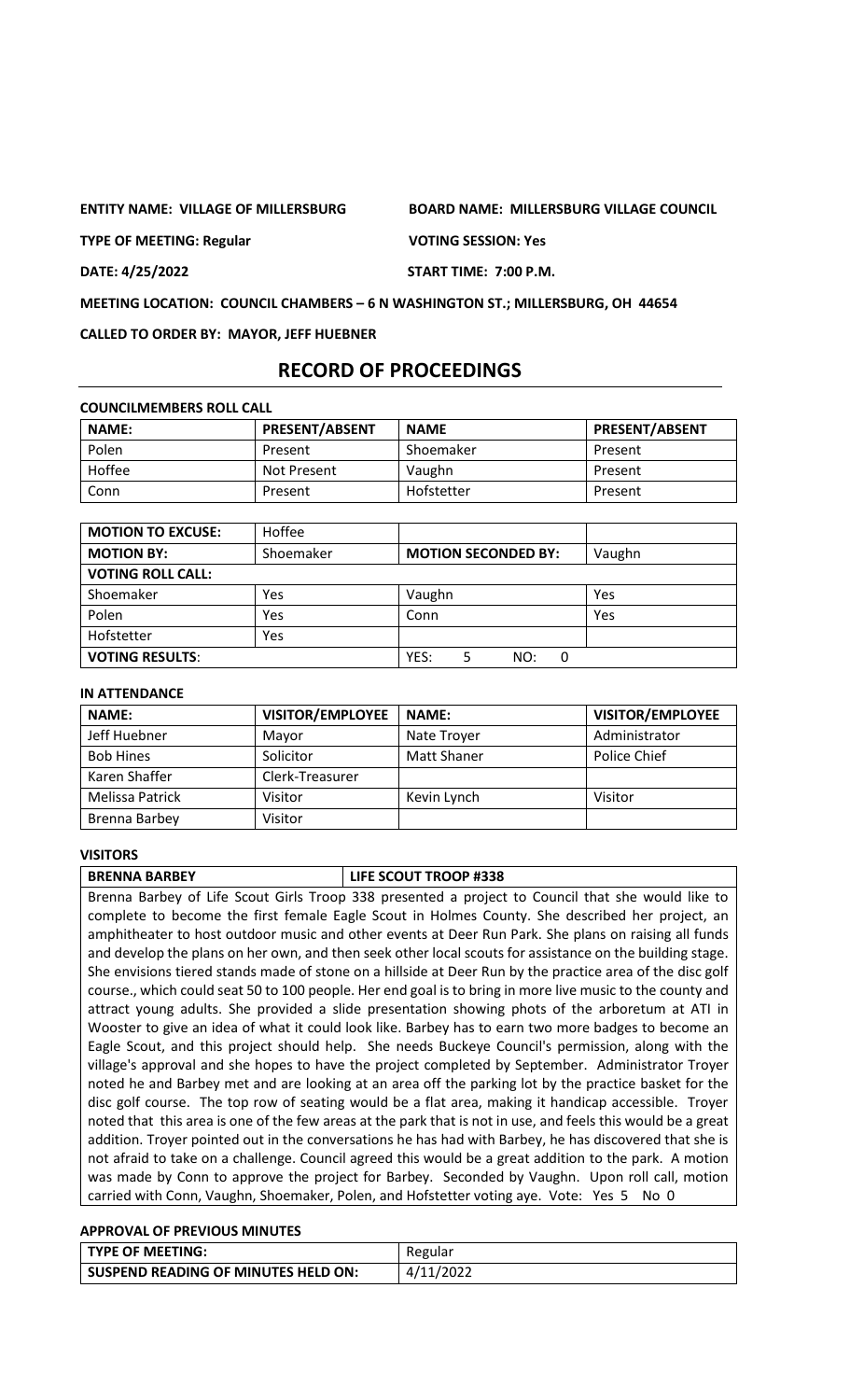| <b>MOTION BY:</b>          |                                                    | Conn                         |     |  |
|----------------------------|----------------------------------------------------|------------------------------|-----|--|
| <b>MOTION SECONDED BY:</b> |                                                    | Polen                        |     |  |
| <b>VOTING ROLL CALL:</b>   |                                                    |                              |     |  |
| Conn                       | Yes                                                | Polen                        | Yes |  |
| Shoemaker                  | Yes                                                | Vaughn                       | Yes |  |
| Hofstetter                 | Yes                                                |                              |     |  |
| <b>VOTING RESULTS:</b>     |                                                    | YES:<br>5<br>NO:<br>0        |     |  |
|                            | <b>MOTION TO APPROVE MINUTES BY:</b><br>Hofstetter |                              |     |  |
| <b>MOTION SECONDED BY:</b> | Vaughn                                             |                              |     |  |
| <b>VOTING ROLL CALL:</b>   |                                                    |                              |     |  |
| Hofstetter                 | <b>Yes</b>                                         | Vaughn                       | Yes |  |
| Polen                      | Yes                                                | Conn                         | Yes |  |
| Shoemaker                  | Yes                                                |                              |     |  |
| <b>VOTING RESULTS:</b>     |                                                    | YES:<br>5<br>NO:<br>$\Omega$ |     |  |

#### **APPROVAL OF BILLS**

| <b>BILL RESOLUTION 2021-11</b> | <b>Bills</b> | \$66,049.14 | Payroll       | \$48,779.36 | Total | \$114,828.50 |
|--------------------------------|--------------|-------------|---------------|-------------|-------|--------------|
| <b>MOTION BY:</b>              |              |             | Shoemaker     |             |       |              |
| <b>MOTION SECONDED BY:</b>     |              |             | Conn          |             |       |              |
| <b>VOTING ROLL CALL:</b>       |              |             |               |             |       |              |
| Shoemaker                      | Yes          |             | Conn          |             |       | Yes          |
| Hofstetter                     | Yes          |             | Vaughn        |             |       | Yes          |
| Polen                          | <b>Yes</b>   |             |               |             |       |              |
| <b>VOTING RESULTS:</b>         |              | YES:        | NO:<br>0<br>5 |             |       |              |

| DEPARTMENT:                   | <b>ADMINISTRATION</b>            |
|-------------------------------|----------------------------------|
| <b>REPRESENTATIVE'S NAME:</b> | <b>ADMINISTRATOR NATE TROYER</b> |

**DRB & P&Z Commission:** Informed Council the DRB will meet on Wednesday, May 4<sup>th</sup> to review COA applications from Urban Farmgirl for signage at 96 West Jackson and the County for façade improvements to the Prosecutor's Office building. P&Z will review a variance application for a garage at 376 N. Mad Anthony.

**Resurfacing/Sidewalk Projects:** Informed Council Melway Paving was awarded the project. Contract documents are being finalized at this time.

**ARPA Projects:** No update other than plans continue to be developed and working on the CDBG application.

**Credit Request:** JNA Living is requesting credit for a property they own at 310 S. Crawford St. There was a substantial leak while the renter was in Florida in December/January. The thermostat stopped working letting the house get too cold. The pipes froze and broke and water leaked into basement, Nate Hochstetler of Sunrise Plumbing verified that there is not a floor drain in basement. Some water went down a crack in floor by the chimney and the remainder was pumped/transferred outside. Water from the leak did not enter the sewer system. A credit for 66,000 gallons in the amount of \$155.10 and the associated late fee is requested for the sewer portion of the bill. Motion made by Polen to approve the credit request. Seconded by Vaughn. Upon roll call, motion carried with Polen, Vaughn, Hofstetter, Conn and Shoemaker voting aye. Vote: Yes 5 No 0

**Credit Request:** Ted DeHass of Family properties and his renter Fany Vasquez of 1187 Wooster Road have requested a credit. The house had a very high water meter reading on 3/7/22. Usage from 11/10/21 to 03/7/22 was 522,000 gallons. Attempts were made to contact the renter and contact was made with the owner Ted DeHass about high usage. Several days later, the renter scheduled a courtesy check after she indicated there was nothing leaking at the house. On 3/25/22 Nate Skolmutch did the courtesy check and found that the float had corroded away in the basement toilet and water was continually running. There was no shut-off valve, so Nate worked out a temporary fix to stop the water. He informed the renter and Village office of the problem. Mary Shaffer then advised Ted of the finding of the courtesy check. An additional 87,000 gallons was used from the reading on 3/7/22 to the courtesy check on 3/25/22. Both Ted and renter contacted the office to ask if the Village could help with the bill. They were both informed of village council's policy for a water leak, and that is to give a credit for the sewer portion of the leak if it did not enter the sewer system. This was a toilet running, so the water did go into sewer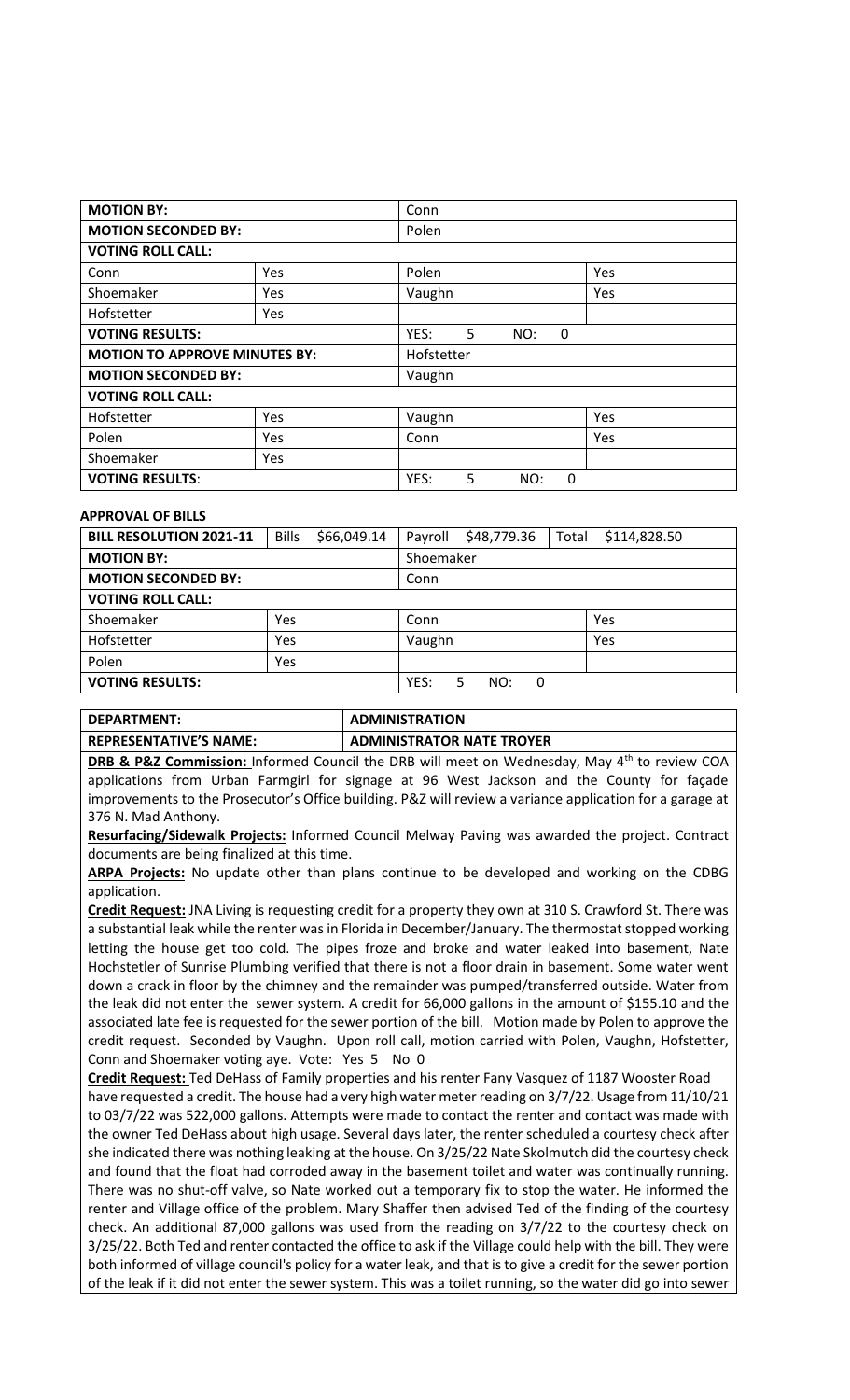system. Council unanimously agreed a credit could not be issued, however they were agreeable to waive the late fees and for administration to work out a payment plan for the \$2514 bill. It was noted the land owner is ultimately responsible.

**Personnel:** Informed Council Josiah Kandel has submitted his 2 week notice of resignation. His last day with the Village will be May 6<sup>th</sup> and we wish him well in his future endeavors. Motion made by Vaughn to accept the resignation of Josiah Kandel. Seconded by Conn. Upon roll call, motion carried with Vaughn, Conn, Polen, Hofstetter, and Shoemaker voting aye. Vote: Yes 5 No 0

**Street Closing:** Asked Council to approve closing the first block of S. Monroe St. for Vintage in the Village on May 7, 2022, as well as the parking lot on the corner of S. Mad Anthony St./W. Jackson St. A food truck request was also asked for using a parking spot in the Village Office parking lot. Motion made by Polen to approve the requests. Seconded by Vaughn. Upon roll call, motion carried with Polen, Vaughn, Shoemaker, Conn, and Hofstetter voting aye. Vote: Yes 5 No 0

**Parking Space Use:** Requested the use of a parking space for a food truck on May 6<sup>th</sup> from 1:00 pm – 6:00 pm along W. Jackson St. Inspire Design is holding their open house and is requesting permission for the space. Motion made by Hofstetter to approve the request. Seconded by Polen. Upon roll call, motion carried with Hofstetter, Polen, Vaughn, Conn, and Shoemaker voting aye. Vote: Yes 5 No 0

| DEPARTMENT:                   | <b>FISCAL</b>                 |
|-------------------------------|-------------------------------|
| <b>REPRESENTATIVE'S NAME:</b> | CLERK-TREASURER KAREN SHAFFER |

**Cyber & Privacy Liability Insurance:** Informed Council the expiring policy for the village cyber policy was written with a \$3M limit and will expire on April 30, 2022 with Ohio Municipal Joint Self Insurance Pool (OMJSIP). This year the highest limit available is \$2M. OMJSIP has two options available. Option 1: \$1M Limits – with coverages the same as the expiring policy, just with the \$1M limit. Annual premium is \$3,277 with the Pool funding half of that. The Village would be responsible for \$1,638.50. Option 2: \$2M Limits – with coverages the same as the expiring policy, just with the \$2M limit. Annual premium of \$5,182 with the Pool funding \$1,638.50. The Village would be responsible for \$3,543.50. The cyber market in general has been very difficult, especially for municipalities. The Village can also decline the coverage. It was noted that Schneider Computer strongly suggests the Village carry cyber insurance. Council discussed the options and agreed on the \$2M limit policy. Motion made by Hofstetter to approve the \$2M cyber liability policy. Seconded by Conn. Upon roll call, motion carried with Hofstetter, Conn, Polen, Shoemaker, and Vaughn voting aye. Vote: Yes 5 No 0

### **LEGISLATION**

| <b>NUMBER:</b>                                                                                |             | <b>Resolution 2022-09</b> |                        |     |
|-----------------------------------------------------------------------------------------------|-------------|---------------------------|------------------------|-----|
| TITLE: A Resolution Authorizing Participation In The ODOT Road Salt Contracts Awarded In 2022 |             |                           |                        |     |
| (Mayor read by title only)                                                                    |             |                           |                        |     |
| <b>CLASSIFICATION:</b><br>Resolution                                                          |             |                           |                        |     |
| <b>STATUS:</b>                                                                                | 3rd Reading |                           |                        |     |
| <b>MOTION TO:</b>                                                                             |             | Pass & Adopt              |                        |     |
| <b>MOTION BY:</b>                                                                             |             | Shoemaker                 |                        |     |
| <b>MOTION SECONDED BY:</b>                                                                    |             | Hofstetter                |                        |     |
| <b>VOTING ROLL CALL:</b>                                                                      |             |                           |                        |     |
| Shoemaker                                                                                     | Yes         |                           | Hofstetter             | Yes |
| Vaughn                                                                                        | Yes.        |                           | Polen                  | Yes |
| Conn                                                                                          | Yes         |                           |                        |     |
| <b>VOTING RESULTS:</b>                                                                        |             |                           | YES:<br>5.<br>NO:<br>0 |     |

| <b>NUMBER:</b>                                                                                     | <b>Ordinance 2022-100</b> |
|----------------------------------------------------------------------------------------------------|---------------------------|
| TITLE: An Ordinance Amending Section 925.06 (d) Of The Water Ordinances (Mayor read by title only) |                           |
| <b>CLASSIFICATION:</b>                                                                             | Ordinance                 |
| <b>STATUS:</b>                                                                                     | 2nd Reading               |

| <b>NUMBER:</b>                                                                                      | <b>Resolution 2022-12</b> |  |
|-----------------------------------------------------------------------------------------------------|---------------------------|--|
| TITLE: A Resolution Authorizing The Village Of Millersburg To Use The Standard Allowance For The    |                           |  |
| Local Fiscal Recovery Fund As Authorized By The American Rescue Plan Act (Mayor read by title only) |                           |  |
| <b>CLASSIFICATION:</b>                                                                              | Resolution                |  |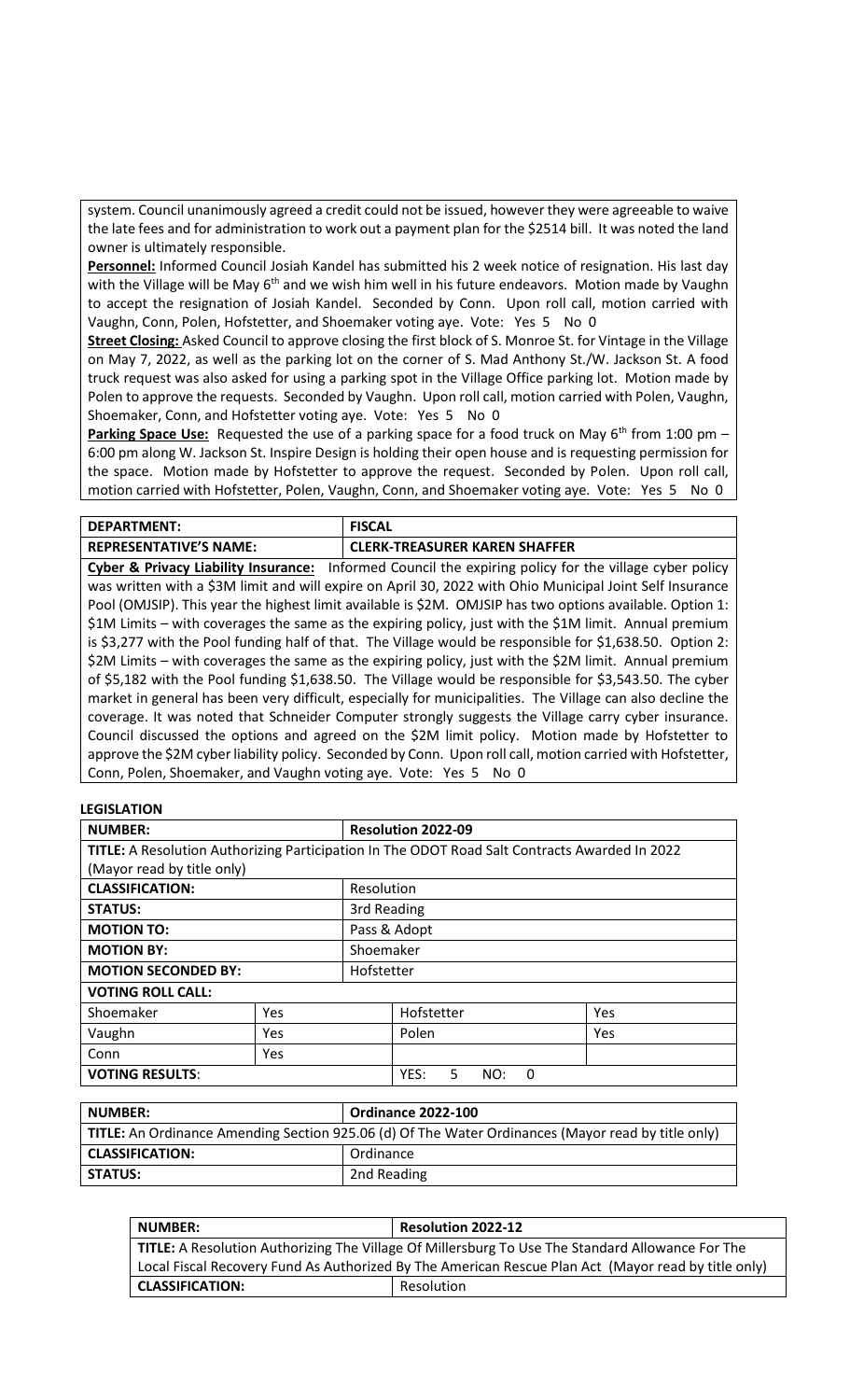| <b>STATUS:</b>                       | 1st Reading |                                  |                                         |            |  |
|--------------------------------------|-------------|----------------------------------|-----------------------------------------|------------|--|
| <b>MOTION TO:</b>                    |             |                                  | Suspend the Rules for 2nd & 3rd Reading |            |  |
| <b>MOTION BY:</b>                    | Polen       |                                  |                                         |            |  |
| <b>MOTION SECONDED BY:</b>           |             | Vaughn                           |                                         |            |  |
| <b>VOTING ROLL CALL:</b>             |             |                                  |                                         |            |  |
| Polen                                | Yes         |                                  | Vaughn                                  | <b>Yes</b> |  |
| Hofstetter                           | Yes         |                                  | Shoemaker                               | Yes        |  |
| Conn                                 | Yes         |                                  |                                         |            |  |
| <b>VOTING RESULTS:</b>               |             | YES:<br>5<br>$\Omega$<br>NO:     |                                         |            |  |
| Pass & Adopt<br><b>MOTION TO:</b>    |             |                                  |                                         |            |  |
| <b>MOTION BY:</b>                    | Hofstetter  |                                  |                                         |            |  |
| <b>MOTION SECONDED BY:</b><br>Vaughn |             |                                  |                                         |            |  |
| <b>VOTING ROLL CALL:</b>             |             |                                  |                                         |            |  |
| Hofstetter                           | Yes         |                                  | Vaughn                                  | <b>Yes</b> |  |
| Polen                                | Yes         |                                  | Conn                                    | Yes        |  |
| Shoemaker                            | Yes         |                                  |                                         |            |  |
| <b>VOTING RESULTS:</b>               |             | YES:<br>5<br>$\mathbf{0}$<br>NO: |                                         |            |  |

# **NEW BUSINESS**

| <b>TOPIC:</b>                                                                                             | <b>Fireworks Restrictions</b> |  |  |  |
|-----------------------------------------------------------------------------------------------------------|-------------------------------|--|--|--|
| <b>PRESENTED BY:</b>                                                                                      | <b>Tom Vaughn</b>             |  |  |  |
| DISCUSSION: Informed Council new legislation was passed that allows the discharging of fireworks at       |                               |  |  |  |
| certain times throughout the year. This includes 9 holidays and 15 to 18 other days throughout the year.  |                               |  |  |  |
| He noted some municipalities are passing legislation that restricts the use of fireworks. Solicitor Hines |                               |  |  |  |
| said Council could adopt legislation restricting the use for safety reasons. Council instructed Hines to  |                               |  |  |  |
| research the topic and report back.                                                                       |                               |  |  |  |

| TOPIC: I                                                                                                | <b>Mosquito Spraying</b> |  |
|---------------------------------------------------------------------------------------------------------|--------------------------|--|
| <b>PRESENTED BY:</b>                                                                                    | <b>Bob Shoemaker</b>     |  |
| <b>DISCUSSION:</b> Asked if and when mosquito spraying would begin. Administrator Troyer noted spraying |                          |  |

would start the week of May 3<sup>rd</sup> and continue throughout the season on a weekly basis.

### **EXECUTIVE SESSION**

**PURPOSE:** To consider the appointment, employment, dismissal, discipline, promotion, demotion, or compensation of a public employee or official.

| <b>MOTION BY:</b>          |     | Polen            |     |  |
|----------------------------|-----|------------------|-----|--|
| <b>MOTION SECONDED BY:</b> |     | Hofstetter       |     |  |
| <b>VOTING ROLL CALL:</b>   |     |                  |     |  |
| Polen                      | Yes | Hofstetter       | Yes |  |
| Shoemaker                  | Yes | Conn             | Yes |  |
| Vaughn                     | Yes |                  |     |  |
| <b>VOTING RESULTS:</b>     |     | YES:<br>NO:<br>0 |     |  |

#### **EXECUTIVE SESSION ACTION**

| ACTION: Motion to terminate the employment of Kaleb Bethel (probationary employee). |            |  |                  |     |  |
|-------------------------------------------------------------------------------------|------------|--|------------------|-----|--|
| <b>MOTION BY:</b>                                                                   | Vaughn     |  |                  |     |  |
| <b>MOTION SECOND BY:</b>                                                            | Hofstetter |  |                  |     |  |
| <b>VOTING ROLL CALL:</b>                                                            |            |  |                  |     |  |
| Vaughn                                                                              | Yes        |  | Hofstetter       | Yes |  |
| Polen                                                                               | Yes        |  | Conn             | Yes |  |
| Shoemaker                                                                           | Yes        |  |                  |     |  |
| <b>VOTING RESULTS:</b>                                                              |            |  | YES:<br>NO:<br>0 |     |  |

# **NEXT SCHEDULED MEETING**